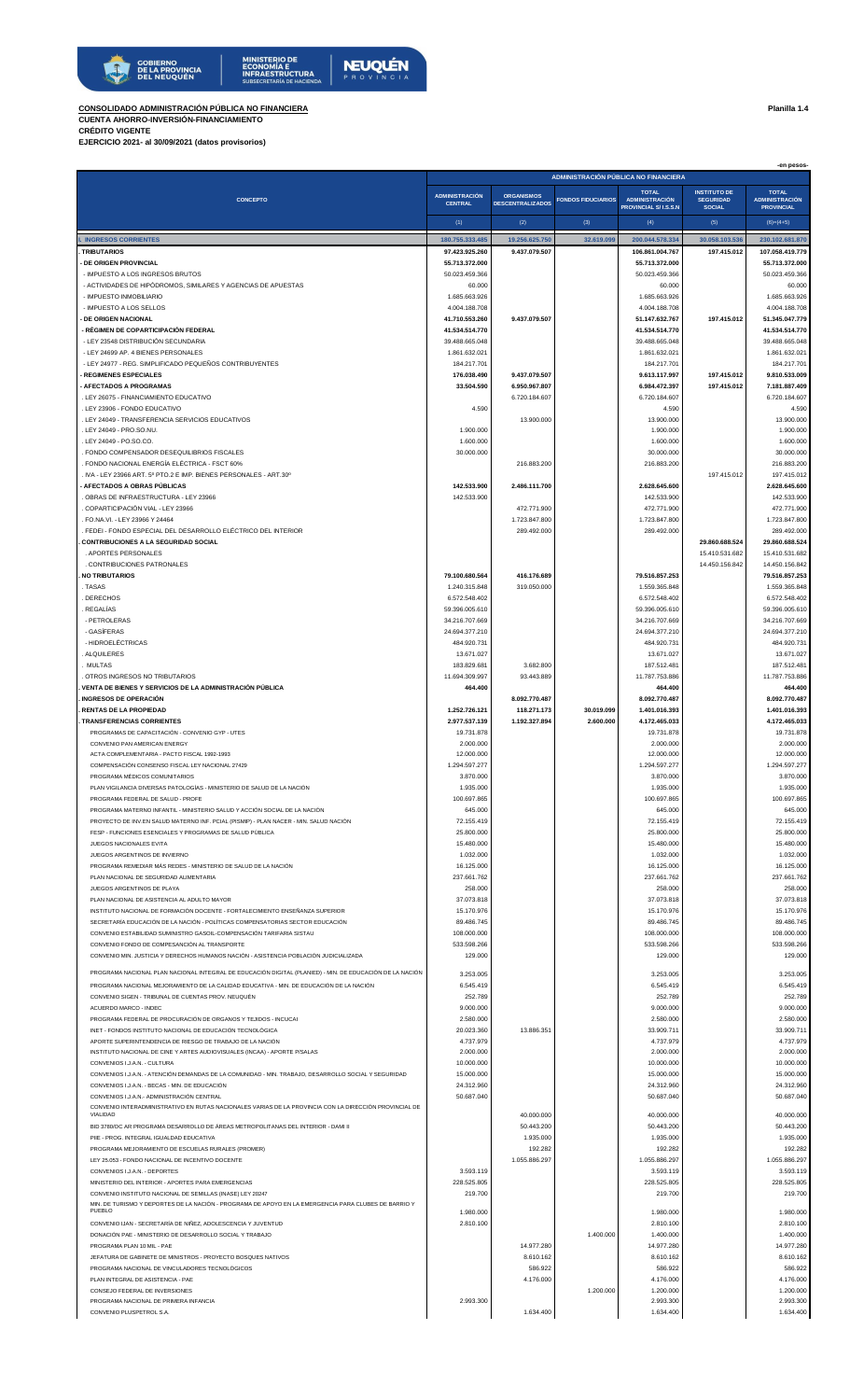**CONSOLIDADO ADMINISTRACIÓN PÚBLICA NO FINANCIERA Planilla 1.4**

**CUENTA AHORRO-INVERSIÓN-FINANCIAMIENTO CRÉDITO VIGENTE**

**EJERCICIO 2021- al 30/09/2021 (datos provisorios)**

 **-en pesos-** (1) (2) (3) (4) (5) (6)=(4+5) **CONCEPTO ADMINISTRACIÓN PÚBLICA NO FINANCIERA ADMINISTRACIÓN CENTRAL ORGANISMOS DESCENTRALIZADOS FONDOS FIDUCIARIOS TOTAL ADMINISTRACIÓN PROVINCIAL S/ I.S.S.N INSTITUTO DE SEGURIDAD SOCIAL TOTAL ADMINISTRACIÓN PROVINCIAL**  CENSO NACIONAL DE POBLACIÓN, HOGARES Y VIVIENDAS **1.574.557** 1.574.557 1.574.557 1.574.557 1.574.557 1.574.557 1.574.557 **II. GASTOS CORRIENTES 111.891.430.493 82.523.923.581 479.917.854 194.895.271.928 39.852.672.698 234.747.944.626 . GASTOS DE CONSUMO 74.402.461.910 78.283.521.495 473.917.854 153.159.901.260 498.424.288 153.658.325.548** - PERSONAL 58.834.285.891 66.276.773.356 125.111.059.247 401.985.064 125.513.044.311 - BIENES DE CONSUMO 7.599.401.528 3.741.623.616 256.409.008 11.597.434.152 10.339.566 11.607.773.718 - SERVICIOS NO PERSONALES 7.968.774.491 8.265.124.523 217.508.846 16.451.407.861 86.099.658 16.537.507.519 **. INTERESES Y GASTOS DE LA DEUDA 7.507.234.180 728.660.422 8.235.894.602 8.235.894.602 . PRESTACIONES DE LA SEGURIDAD SOCIAL 39.354.248.410 39.354.248.410 . TRANSFERENCIAS CORRIENTES 29.981.734.403 3.511.741.663 6.000.000 33.499.476.066 33.499.476.066** - AL SECTOR PRIVADO 3.330.355.627 | 3.477.186.619 | 6.813.542.246 | 6.813.542.246 - ENSEÑANZA PRIVADA 3.424.913.450 3.424.913.450 3.424.913.450 - OTRAS 3.330.355.627 52.273.169 6.000.000 3.388.628.796 3.388.628.796 - AL SECTOR PÚBLICO 26.651.378.776 34.555.044 26.685.933.820 26.685.933.820 . MUNICIPIOS 25.664.496.005 13.323.232 25.677.819.237 25.677.819.237 - COPARTICIPACIÓN Y OTRAS TRANSF. AUTOM. A MUNICIPIOS 22.365.275.086 22.365.275.086 22.365.275.086 22.365.275.086 22.365.275.086 22.365.275.086 22.365.275.086 22.365.275.086 22.365.275.086 22.365.275.086 22.365.275.086 22. - SUBSIDIOS A MUNICIPIOS 3.299.220.919 13.323.232 3.312.544.151 3.312.544.151 . OTROS ENTES 986.882.771 21.231.812 1.008.114.583 1.008.114.583 **III. RESULTADO ECONÓMICO 68.863.902.991 -63.267.297.831 -447.298.755 5.149.306.405 -9.794.569.162 -4.645.262.757 IV. INGRESOS DE CAPITAL 947.750.164 5.020.756.641 99.000.000 6.067.506.805 6.067.506.805 . RECURSOS PROPIOS DE CAPITAL 7.059.268 118.800.000 125.859.268 125.859.268 . TRANSFERENCIAS DE CAPITAL 859.834.477 4.749.097.783 99.000.000 5.707.932.260 5.707.932.260** PLAN VIGILANCIA DIVERSAS PATOLOGÍAS - MIN. SALUD DE LA NACIÓN 1.935.000 **1.935.000** 1.935.000 1.935.000 1.935.000 1.935.000 1.935.000 1.935.000 1.935.000 1.935.000 1.935.000 1.935.000 1.935.000 1.935.000 1.935.000 1.935.00 PROGRAMA FEDERAL DE SALUD - PROFE 15.402.152 15.402.152 15.402.152 15.402.152 15.402.152 15.402.152 15.402.152 PROYECTO DE INV. EN SALUD MATERNO INF. PCIAL (PISMIP) - PLAN NACER SALUD MATER DE REGIONAL SE SUBSEX SOLUTION DE REGIONAL SE SUBSEX SOLUTION DE REGIONAL SE SUBSEX SOLUTION DE REGIONAL SE SUBSEX SOLUTION DE REGIONAL SE SUBS FESP - FUNCIONES ESPECIALES Y PROGRAMAS DE SALUD PÚBLICA 38.700.000 38.700.000 38.700.000 PROGRAMA REMEDIAR MÁS REDES - MINISTERIO DE SALUD DE LA NACIÓN 16.125.000 16.125.000 16.125.000 16.125.000 16.125.000 16.125.000 16.125.000 16.125.000 16.125.000 16.125.000 16.125.000 16.125.000 16.125.000 16.125.000 16.12 SECRETARÍA DE GESTIÓN EDUCATIVA DE NACIÓN - POLÍTICAS COMPENSATORIAS SECTOR EDUCACIÓN 4.000.000 4.000.000 4.000.000 CONVENIO SEC. DE RECURSOS HÍDRICOS DE LA NACIÓN - PROV. NQN 52.468.590 52.468.590 52.468.590 52.468.590 52.468.590 52.468.590 52.468.590 52.468.590 52.468.590 52.468.590 52.468.590 52.468.590 52.468.590 52.468.590 52.468.5 CONVENIO DE COOPERACIÓN AMPLIACIÓN HTAL. RINCÓN DE LOS SAUCES - COMPLEJIDAD IV 428.920.176 428.920.176 428.920.176 428.920.176 428.920.176 428.920.176 428.920.176 428.920.176 428.920.176 428.920.176 428.920.176 428.920.176 CONVENIO DE COOPERACIÓN Y FINANCIAMIENTO NUEVO HTAL. RAMÓN CARILLO COMPLEJIDAD VI - II ETAPA - SAN MARTÍN DE LOS ANDES 203.987.377 203.987.377 203.987.377 CONVENIO DE COOP. Y FINAN. EJEC. OBRAS HÍDRICAS COLECTORES PLUVIALES PARA RINCÓN DE LOS SAUCES 25.810.669 25.810.669 25.810.069 25.810.669 25.810.669 25.810.669 25.810.669 25.810.669 25.810.669 25.810.669 25.810.669 25.810 CONVENIO MINISTERIO DE JUSTICIA Y DERECHOS HUMANOS DE NACIÓN **129.000** 129.000 844.061 973.061 973.061 973.061 973.061 PROGRAMA FEDERAL DE PROCURACIÓN DE ÓRGANOS Y TEJIDOS - INCUCAI 2000 AND ENSIGNEDADES DE LA CONSULTATIVA DE LA CONSULTATIVA DE LA CONSULTATIVA DE LA CONSULTATIVA DE LA CONSULTATIVA DE LA CONSULTATIVA DE LA CONSULTATIVA DE L ENOHSA - EPAS - CONVENIO DE COOPERACIÓN Y FINANCIACIÓN - COLECTOR CLOACAL DEL OESTE II - BOMBEO Y TRAMO A IMPULSIÓN 96.163.557 96.163.557 96.163.557 PLAN NACIONAL DE VIVIENDA - PROMOCIÓN DE LA VIVIENDA SOCIAL 1.793.221.259 1.793.221.259 1.793.221.259 1.793.221.259 1.793.221.259 1.793.221.259 1.793.221.259 1.793.221.259 1.793.221.259 BID 3780/OC AR PROGRAMA DESARROLLO DE ÁREAS METROPOLITANAS DEL INTERIOR-DAMI II 6.422.010 6.422.010 6.422.010

OBRAS PIIE - PROGRAMA INTEGRAL PARA LA IGUALDAD EDUCATIVA 740.185.981 AND 740.185.981 740.185.981 740.185.981 740.185.981 INET - FONDOS INSTITUTO NACIONAL DE EDUCACIÓN TECNOLÓGICA 2002 A LA COLLECTIVA EN LA COLLECTIVA EN LA COLLECTIVA EN LA COLLECTIVA EN LA COLLECTIVA EN LA COLLECTIVA EN LA COLLECTIVA EN LA COLLECTIVA EN LA COLLECTIVA EN LA C PROGRAMA MEJORAMIENTO DE ESCUELAS RURALES (PROMER) 16.572.692 16.572.692 16.572.692 16.572.692 16.572.692

| PROGRAMA FORESTAL CONVENIO YPF SA. - PCIA NON                                                                                | 19.802.520                      |                 |                  | 19.802.520                      |                  | 19.802.520                      |
|------------------------------------------------------------------------------------------------------------------------------|---------------------------------|-----------------|------------------|---------------------------------|------------------|---------------------------------|
| MINISTERIO DE TURISMO DE DEPORTE DE NACIÓN - PROGRAMA 50 DESTINOS                                                            | 13.750.000                      |                 |                  | 13.750.000                      |                  | 13.750.000                      |
| CONVENIO DE ASISTENCIA FINANCIERA ENOHSA - PROVINCIA DEL NEUQUÉN                                                             |                                 | 1.957.774.541   |                  | 1.957.774.541                   |                  | 1.957.774.541                   |
| PROGRAMA DE MEJORAMIENTO DE BARRIOS - PROMEBA II                                                                             |                                 | 265.050         |                  | 265.050                         |                  | 265.050                         |
| DONACIÓN PAE - MINISTERIO DE DESARROLLO SOCIAL Y TRABAJO                                                                     |                                 |                 | 200.000          | 200.000                         |                  | 200.000                         |
| APORTE SUPERINTENDENCIA DE RIESGO DE TRABAJO DE LA NACION                                                                    | 286.389                         |                 |                  | 286.389                         |                  | 286.389                         |
| CONSEJO FEDERAL DE INVERSIONES                                                                                               |                                 |                 | 98.800.000       | 98.800.000                      |                  | 98.800.000                      |
| ENOHSA - PROARSA - PROGRAMA DE ASISTENCIA EN ÁREAS CON RIESGO SANITARIO                                                      |                                 | 106.261.084     |                  | 106.261.084                     |                  | 106.261.084                     |
| ENOHSA - EPAS - CONVENIO DE COOPERACIÓN Y FINANCIACIÓN - COLECTOR CLOACAL DEL OESTE II -TRAMO A                              |                                 |                 |                  |                                 |                  |                                 |
| GRAVEDAD                                                                                                                     |                                 | 11.363.400      |                  | 11.363.400                      |                  | 11.363.400                      |
| DISMINUCIÓN DE LA INVERSIÓN FINANCIERA                                                                                       | 80.856.418                      | 152.858.858     |                  | 233.715.276                     |                  | 233.715.276                     |
| <b>V. GASTOS DE CAPITAL</b>                                                                                                  | 12.290.165.800                  | 21.667.931.681  | 658.430.862      | 34.616.528.342                  |                  | 34.616.528.342                  |
| <b>INVERSION REAL DIRECTA</b>                                                                                                | 6.211.971.942                   | 19.276.941.969  | 642.048.178      | 26.130.962.089                  |                  | 26.130.962.089                  |
| - MAQUINARIAS Y EQUIPO                                                                                                       | 1.398.742.213                   | 949.250.038     | 555.208.178      | 2.903.200.430                   |                  | 2.903.200.430                   |
| - CONSTRUCCIONES                                                                                                             | 4.066.668.199                   | 14.093.711.172  | 86.840.000       | 18.247.219.371                  |                  | 18.247.219.371                  |
| - BIENES PREXISTENTES                                                                                                        | 3.177.596                       | 3.108.082       |                  | 6.285.678                       |                  | 6.285.678                       |
| - PRODUCCIÓN PROPIA (GASTOS CAPITALIZADOS)                                                                                   | 561.756.770                     | 4.205.052.677   |                  | 4.766.809.446                   |                  | 4.766.809.446                   |
| - OTROS                                                                                                                      | 181.627.164                     | 25.820.000      |                  | 207.447.164                     |                  | 207.447.164                     |
| <b>TRANSFERENCIAS DE CAPITAL</b>                                                                                             | 996.271.712                     | 501.708.842     | 16.382.683       | 1.514.363.237                   |                  | 1.514.363.237                   |
| - AL SECTOR PRIVADO                                                                                                          | 73.614.484                      | 411.101.414     | 400.000          | 485.115.898                     |                  | 485.115.898                     |
| - AL SECTOR PÚBLICO                                                                                                          | 922.657.228                     | 90.607.428      | 15.982.683       | 1.029.247.339                   |                  | 1.029.247.339                   |
|                                                                                                                              |                                 |                 |                  |                                 |                  |                                 |
| . MUNICIPIOS                                                                                                                 | 265.225.300                     | 90.592.361      | 12.630.000       | 368.447.661                     |                  | 368.447.661                     |
| . OTROS ENTES                                                                                                                | 657.431.927                     | 15.067          | 3.352.683        | 660.799.677                     |                  | 660.799.677                     |
| <b>INVERSIÓN FINANCIERA</b>                                                                                                  | 5.081.922.146                   | 1.889.280.870   |                  | 6.971.203.017                   |                  | 6.971.203.017                   |
| - APORTES DE CAPITAL                                                                                                         | 846.337.761                     |                 |                  | 846.337.761                     |                  | 846.337.761                     |
| - PRESTAMOS                                                                                                                  | 4.235.584.385                   | 1.889.280.870   |                  | 6.124.865.256                   |                  | 6.124.865.256                   |
| <b>VI. INGRESOS TOTALES (I+IV)</b>                                                                                           | 181.703.083.649                 | 24.277.382.391  | 131.619.099      | 206.112.085.139                 | 30.058.103.536   | 236.170.188.675                 |
|                                                                                                                              |                                 |                 |                  |                                 |                  |                                 |
| <b>VII. GASTOS TOTALES (II+V)</b>                                                                                            | 124.181.596.293                 | 104.191.855.262 | 1.138.348.715    | 229.511.800.271                 | 39.852.672.698   | 269.364.472.969                 |
| VIII. GASTOS PRIMARIOS (VII - INTERESES Y GTOS DE LA DEUDA)                                                                  | 116.674.362.113                 | 103.463.194.840 | 1.138.348.715    | 221.275.905.668                 | 39.852.672.698   | 261.128.578.366                 |
| IX. RESULTADO FINANCIERO PREVIO A FIGURATIV. (VI-VII)                                                                        | 57.521.487.355                  | -79.914.472.871 | $-1.006.729.616$ | $-23.399.715.132$               | $-9.794.569.162$ | -33.194.284.294                 |
| <b>X. CONTRIBUCIONES FIGURATIVAS</b>                                                                                         | 75.158.806                      | 77.451.110.187  | 867.953.425      | 78.394.222.417                  | 2.448.058.950    | 80.842.281.367                  |
| <b>XI. GASTOS FIGURATIVOS</b>                                                                                                | 78.415.108.480                  | 2.373.966.426   | 53.206.461       | 80.842.281.367                  |                  | 80.842.281.367                  |
| XII. RESULTADO PRIMARIO (VI-VIII)                                                                                            | 65.028.721.535                  | -79.185.812.449 | $-1.006.729.616$ | -15.163.820.530                 | -9.794.569.162   | -24.958.389.692                 |
| XIII. RESULTADO FINANCIERO (IX+X-XI)                                                                                         | $-20.818.462.319$               | -4.837.329.111  | $-191.982.652$   | -25.847.774.082                 | -7.346.510.212   | -33.194.284.294                 |
| XIV. FINANCIAMIENTO NETO (XV-XVI)                                                                                            | 20.818.462.319                  | 4.837.329.111   | 191.982.652      | 25.847.774.082                  | 7.346.510.212    | 33.194.284.294                  |
| <b>XV. FUENTES FINANCIERAS</b>                                                                                               | 48.673.769.062                  | 16.544.575.784  | 380.777.375      | 65.599.122.220                  | 7.346.510.212    | 72.945.632.432                  |
| DISMINUCIÓN DE LA INVERSIÓN FINANCIERA                                                                                       | 10.228.286.805                  |                 | 366.457.375      | 11.118.675.514                  |                  | 11.118.675.514                  |
|                                                                                                                              |                                 | 523.931.334     |                  |                                 |                  |                                 |
| - USO DE RESULTADOS ACUMULADOS                                                                                               | 3.025.341.321                   | 465.929.991     | 366.457.375      | 3.857.728.687                   |                  | 3.857.728.687                   |
| - DISMINUCIÓN DE CAJA Y BANCOS                                                                                               | 7.202.945.484                   | 57.904.761      |                  | 7.260.850.244                   |                  | 7.260.850.244                   |
| - DISMINUCIÓN DE ACTIVOS DIFERIDOS Y ADELANTO A PROVEEDORES                                                                  |                                 | 96.582          |                  | 96.582                          |                  | 96.582                          |
| <b>ENDEUDAMIENTO PÚBLICO E INCREM. DE OTROS PASIVOS</b>                                                                      | 38.443.246.375                  | 8.079.996.188   |                  | 46.523.242.563                  | 7.346.510.212    | 53.869.752.775                  |
| - COLOCACIÓN DE TÍTULOS PÚBLICOS, LETRAS Y PRESTAMOS CON ENTIDADES FINANCIERAS                                               | 35.343.799.032                  |                 |                  | 35.343.799.032                  |                  | 35.343.799.032                  |
| - OBTENCIÓN DE PRÉSTAMOS DE ORGANISMOS INTERNACIONALES                                                                       | 556.148.327                     | 7.517.607.562   |                  | 8.073.755.889                   |                  | 8.073.755.889                   |
| - OBTENCIÓN DE OTROS PRÉSTAMOS                                                                                               | 2.543.299.016                   | 562.388.626     |                  | 3.105.687.642                   |                  | 3.105.687.642                   |
| - OTROS PASIVOS                                                                                                              |                                 |                 |                  |                                 | 7.346.510.212    | 7.346.510.212                   |
| <b>CONTRIBUCIONES FIGURATIVAS PARA APLICACIONES FINANCIERAS</b>                                                              | 2.235.882                       | 7.940.648.262   | 14.320.000       | 7.957.204.144                   |                  | 7.957.204.144                   |
| XVI. APLICACIONES FINANCIERAS                                                                                                | 27.855.306.742                  | 11.707.246.674  | 188.794.723      | 39.751.348.138                  |                  | 39.751.348.138                  |
| <b>INVERSION FINANCIERA</b>                                                                                                  | 5.612.443.401                   | 3.674.283.004   | 172.238.841      | 9.458.965.247                   |                  | 9.458.965.247                   |
| - INCREMENTO DE CAJA Y BANCOS                                                                                                | 5.612.443.401                   | 3.674.283.004   | 172.238.841      | 9.458.965.247                   |                  | 9.458.965.247                   |
| AMORTIZ. DEUDA Y DISMINUCIÓN OTROS PASIVOS<br>- DEVOLUCIÓN DE TÍTULOS PÚBLICOS, LETRAS Y PRESTAMOS CON ENTIDADES FINANCIERAS | 14.345.799.839<br>8.554.374.687 | 7.975.058.909   | 14.320.000       | 22.335.178.748<br>8.554.374.687 |                  | 22.335.178.748<br>8.554.374.687 |